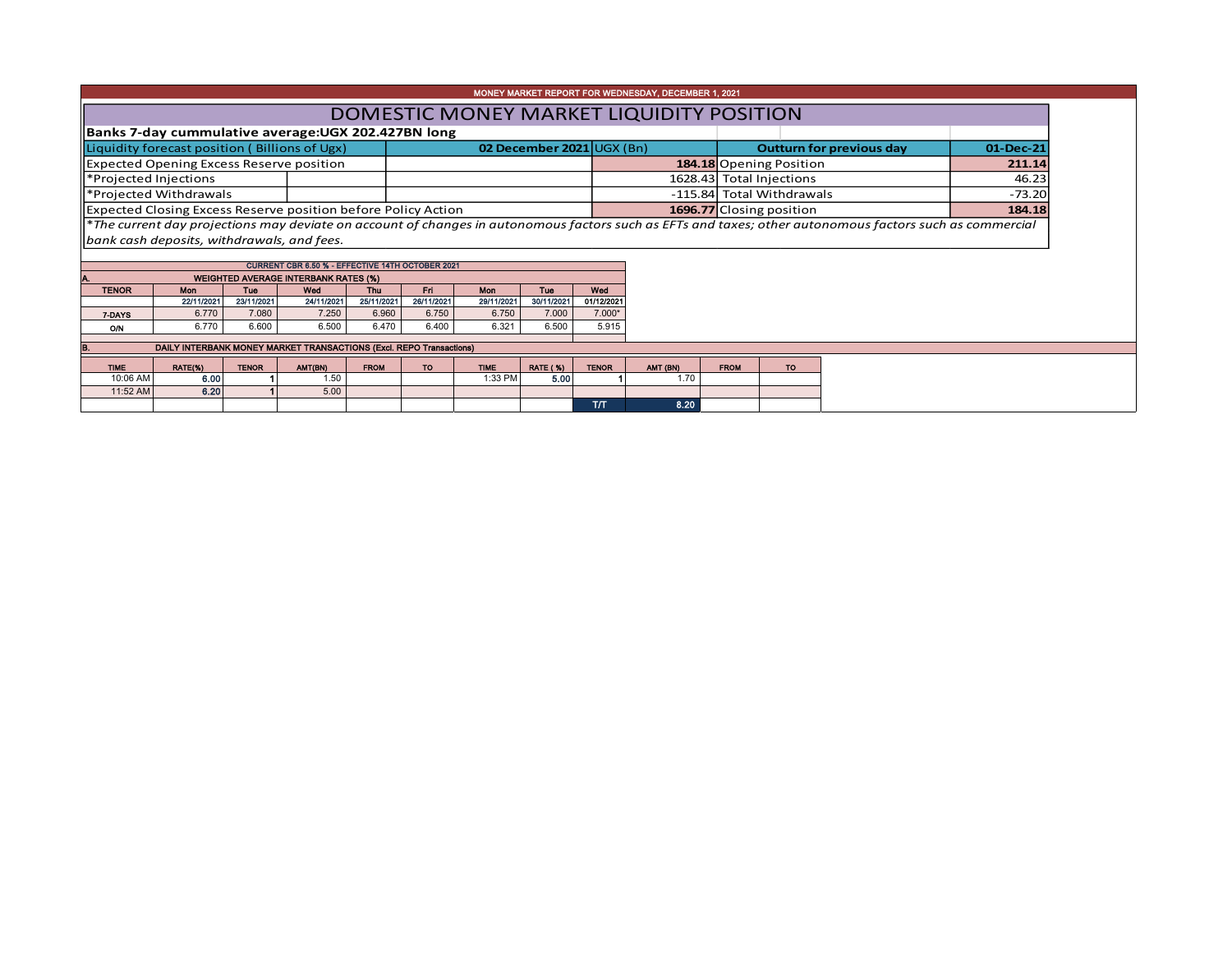| IC.                                | <b>CBR AND THE 7- DAY WAR INTERBANK RATES</b> |                     |                                                                                            |                     |                                                        |                         |                     |                                        |                                                                   |                     |              |            |            |            |            |  |  |
|------------------------------------|-----------------------------------------------|---------------------|--------------------------------------------------------------------------------------------|---------------------|--------------------------------------------------------|-------------------------|---------------------|----------------------------------------|-------------------------------------------------------------------|---------------------|--------------|------------|------------|------------|------------|--|--|
| 9.500<br>9.000<br>8.500<br>8.000   |                                               |                     |                                                                                            |                     |                                                        |                         |                     |                                        |                                                                   |                     |              |            |            |            |            |  |  |
| 7.500<br>7.000<br>6.500<br>6.000   |                                               |                     |                                                                                            |                     | -------------------                                    |                         |                     |                                        |                                                                   |                     |              |            |            |            |            |  |  |
| 5.500<br>5.000<br>4.500<br>4.000   |                                               |                     |                                                                                            |                     |                                                        |                         |                     |                                        |                                                                   |                     |              |            |            |            |            |  |  |
|                                    | 16/11/2021                                    | 17/11/2021          | 18/11/2021                                                                                 |                     | 19/11/2021                                             | 22/11/2021              |                     | 23/11/2021                             | 24/11/2021                                                        | 25/11/2021          |              | 26/11/2021 | 29/11/2021 | 30/11/2021 | 01/12/2021 |  |  |
|                                    |                                               |                     |                                                                                            |                     |                                                        |                         |                     |                                        | • Overnight WAR -7-day WAR - CBR rate - Upper bound - Lower bound |                     |              |            |            |            |            |  |  |
| D.                                 |                                               |                     | MONETARY POLICY OPERATIONS MATURITIES PROFILE: (02-DEC- 2021 TO 04-AUG- 2022)              |                     |                                                        |                         |                     |                                        |                                                                   |                     |              |            |            |            |            |  |  |
| <b>DATE</b>                        | <b>THUR</b>                                   | <b>THUR</b>         | <b>THUR</b>                                                                                | <b>THUR</b>         | <b>THUR</b>                                            | <b>THUR</b>             | <b>THUR</b>         | <b>THUR</b>                            | <b>THUR</b>                                                       | <b>THUR</b>         | <b>TOTAL</b> |            |            |            |            |  |  |
| <b>REPO</b>                        | 02-Dec-21<br>1,123.27                         | 09-Dec-21<br>$\sim$ | 16-Dec-21<br>$\sim$                                                                        | 23-Dec-21<br>$\sim$ | 30-Dec-21<br>$\sim$                                    | 06-Jan-22<br>$\sim$     | 13-Jan-22<br>$\sim$ | 20-Jan-22<br>$\sim$                    | 27-Jan-22<br>$\sim$                                               | 04-Aug-22<br>$\sim$ | 1,123.27     |            |            |            |            |  |  |
| <b>REV REPO</b>                    |                                               | $\sim$              | $\sim$                                                                                     | $\sim$              | $\sim$                                                 |                         |                     |                                        |                                                                   |                     |              |            |            |            |            |  |  |
| <b>BOU BILL/DEPO A</b>             | 180.00                                        | $\sim$              | 20.00                                                                                      | 14.00               | 30.00                                                  | $\sim$                  | $\sim$              | 17.00                                  | 61.00                                                             | 33.00               | 355.00       |            |            |            |            |  |  |
| <b>TOTALS</b>                      | 1.303.27                                      | $\sim 10$           | 20.00                                                                                      | 14.00               | 30.00                                                  | $\sim$                  | $\sim$              | 17.00                                  | 61.00                                                             | 33.00               | 1,478.27     |            |            |            |            |  |  |
|                                    |                                               |                     | Total O/S Deposit Auction & BOU Bill balances held by BOU up to 04 AUGUST 2022: UGX 355 BN |                     |                                                        |                         |                     |                                        |                                                                   |                     |              |            |            |            |            |  |  |
|                                    |                                               |                     | Total O/S Repo, Reverse Repo, BOU Bill balances held by BOU: UGX 1,478 BN                  |                     |                                                        |                         |                     |                                        |                                                                   |                     |              |            |            |            |            |  |  |
|                                    | (EI) STOCK OF TREASURY SECURITIES             |                     |                                                                                            |                     | <b>Ein</b><br><b>MONETARY POLICY MARKET OPERATIONS</b> |                         |                     |                                        |                                                                   |                     |              |            |            |            |            |  |  |
|                                    | LAST TBIILS ISSUE DATE: 25-NOVEMBER--2021     |                     |                                                                                            |                     |                                                        |                         |                     | (VERTICAL REPOS, REV-REPOS & BOU BILL) |                                                                   |                     |              |            |            |            |            |  |  |
|                                    | On-the-run O/S T-BILL STOCKs (Bns-UGX)        |                     | 6.994.15                                                                                   | 02/12/2021          | OMO                                                    | <b>ISSUE DATE</b>       | <b>AMOUNT</b>       | <b>WAR</b>                             | <b>RANGE</b>                                                      | <b>TENOR</b>        |              |            |            |            |            |  |  |
|                                    | On-the-run O/S T-BONDSTOCKs(Bns-UGX)          |                     | 21,558.63                                                                                  | 02/12/2021 REPO     | <b>BOU BILL</b>                                        | $04$ -Nov $-$<br>04-Nov | 408.50<br>135.27    | 6.500<br>7.012                         |                                                                   | 28                  |              |            |            |            |            |  |  |
|                                    | TOTAL TBILL & TBOND STOCK- UGX                |                     | 28,552.77                                                                                  |                     | <b>BOU BILL</b>                                        | 04-Nov                  | 9.89                | 7.003                                  |                                                                   | 56                  |              |            |            |            |            |  |  |
| O/S=Outstanding<br><b>MATURITY</b> | <b>TOTAL STOCK</b>                            | <b>YTM (%)</b>      | <b>CHANGE IN</b>                                                                           |                     | <b>BOU BILL</b>                                        | $04$ -Nov $\cdot$       | 59.97               | 7.452                                  |                                                                   | 84                  |              |            |            |            |            |  |  |
|                                    | (BN UGX)                                      | AT CUT OFF*         | $\mathbf{YTM}$ (+/-)                                                                       |                     | <b>REPO</b>                                            | 05-Nov                  | 68.00               | 6.500                                  |                                                                   | 6                   |              |            |            |            |            |  |  |
| 91                                 | 132.18                                        | 6.505               | $-0.050$                                                                                   |                     | <b>REPO</b>                                            | 08-Nov                  | 169.00              | 6.500                                  |                                                                   | З                   |              |            |            |            |            |  |  |
| 182                                | 437.38                                        | 8.701               | 0.201                                                                                      |                     | <b>REPO</b>                                            | 10-Nov                  | 236.50              | 6.500                                  |                                                                   |                     |              |            |            |            |            |  |  |
| 364                                | 6.424.59                                      | 10.656              | 0.156                                                                                      |                     | <b>REPO</b>                                            | $11-Nov$                | 616.00              | 6.500                                  |                                                                   |                     |              |            |            |            |            |  |  |
| 2YR                                | 200.00                                        | #REF!               | 1.000                                                                                      |                     | <b>REPO</b>                                            | $18-Nov$                | 453.00              | 6.500                                  |                                                                   |                     |              |            |            |            |            |  |  |
| 3YR                                | $\sim$                                        | 13.100              | 1,710                                                                                      |                     | <b>REPO</b>                                            | 19-Nov                  | 114.00              | 6.500                                  |                                                                   |                     |              |            |            |            |            |  |  |
| 5YR                                | 1.219.91                                      | 13.000              | $-0.410$                                                                                   |                     | <b>REPO</b>                                            | 22-Nov                  | 105.50              | 6.500                                  |                                                                   |                     |              |            |            |            |            |  |  |
| <b>10YR</b>                        | 10,109.18                                     | 14.000              | 0.261                                                                                      |                     | <b>REPO</b>                                            | 23-Nov                  | 348.00              | 6.500                                  |                                                                   |                     |              |            |            |            |            |  |  |
| 15YR                               | 8.469.61                                      | 15.500              | 1.410<br>$-0.450$                                                                          |                     | <b>REPO</b>                                            | 24-Nov                  | 241.00              | 6.500                                  |                                                                   |                     |              |            |            |            |            |  |  |
| 20YR                               | 1.559.93                                      | 15.500              |                                                                                            |                     | <b>REPO</b>                                            | 25-Nov -                | 887.00              | 6.500                                  |                                                                   |                     |              |            |            |            |            |  |  |

BOU BILL 25-Nov - 30.93 9.701 252 REPO 26-Nov - 116.00 6.500 6 REPO 29-Nov - 119.00 6.500 2

20YR 1,559.93 15.500 -0.450 REPO 25-Nov - 887.00 6.500 7 Cut OFF is the lowest price/ highest yield that satisfies the auction awarded amount.<br>
BOU BILL 25-Nov - 13.93 7.012 28<br>
BOU BILL 25-Nov - 16.82 7.149 56 800 BILL 25-Nov - 16.82 7.012 28<br>BOU BILL 25-Nov - 16.82 7.149 56<br>BOU BILL 25-Nov - 16.82 7.149 56<br>BOU BILL 25-Nov - 30.93 9.701 252

WAR-Weighted Average Rate